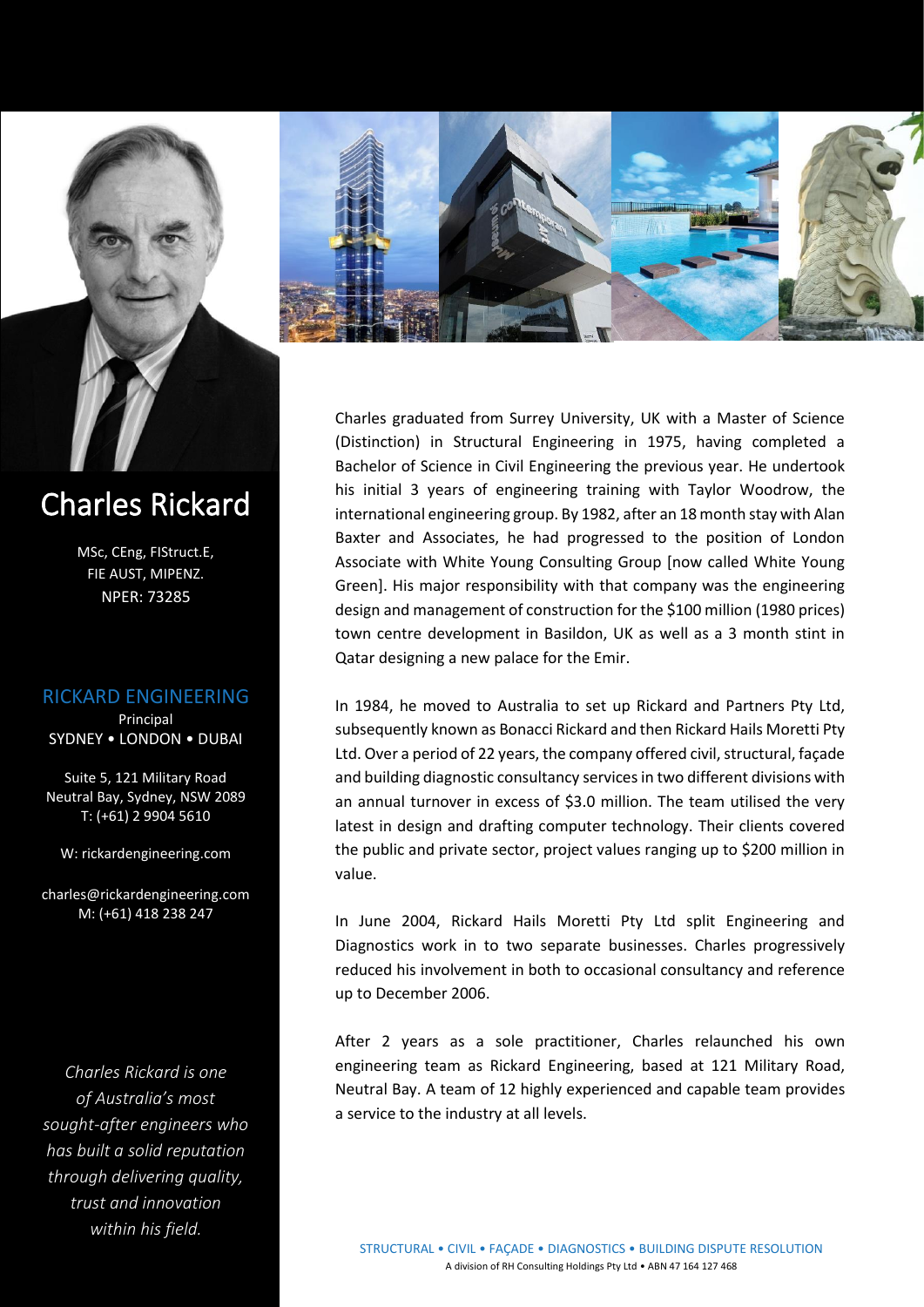#### **RECENT PROJECTS OF NOTE ARE AS FOLLOWS:**

- SCG Facade new West Stand, Sydney
- New Royal Adelaide Hospital, working with Yuanda, Australia
- Victorian Cancer Council Building, Melbourne, working with Minesco, Sydney.
- Building Alterations at the Domestic and International Airports, working with Built.
- Barangaroo Façade work with Townsend Group & Lend Lease.
- Sydney Opera House, working with Erectright, Precast
- New Commonwealth Games Pool, Gold Coast, working with Paul Stevenson and Associates.
- Regular Diagnostic work for NSW Schools, working with DET and NSW Services.
- Technical Expert Services to the Legal Profession.
- Next Gen Health Club, Lyneham, Canberra, working with Crystal Pools.
- Numerous Domestic Building Projects with a variety of small builders.
- 30 year association with Compass Pools, providing support to the Dealer Network.
- Australia 108 Tower, Melbourne 100 storey with Brookfield Multiplex & Minesco.
- GRC Façade projects in UAE.

In August 2012, Charles agreed to be Chairman of the Multi-disciplinary Committee of the Institution of Engineers Australia, providing recommendations to the NSW Government on the Standards of Certification in the Building Industry today.

His enclosed C.V. provides a list of the many projects of all types on which he has worked. Further he is an acknowledged expert in the field of facades, in particular glass reinforced concrete and reinforced plastics. He was technical secretary in 1999 to the National Precast Concrete Association for the development of the Australian Code of Practice for GRC.

Charles Rickard is also considered an expert in the design of swimming pools, his expertise uniquely covering both fibreglass and concrete. He has designed over 20 Aquatic centres in Australia and Asia. He was technical secretary to AS1838 and AS1839 in 1987.

Finally, Charles undertakes building diagnostic work for certain clients. Strata work is still done by RHM Consultants Pty Ltd but he personally undertakes work of an engineering basis only (including dispute arbitration work) for the NSW & Finance Department. Charles now also offers engineering training courses for graduate engineers, concentrating on all the issues you learn from experience rather than at university.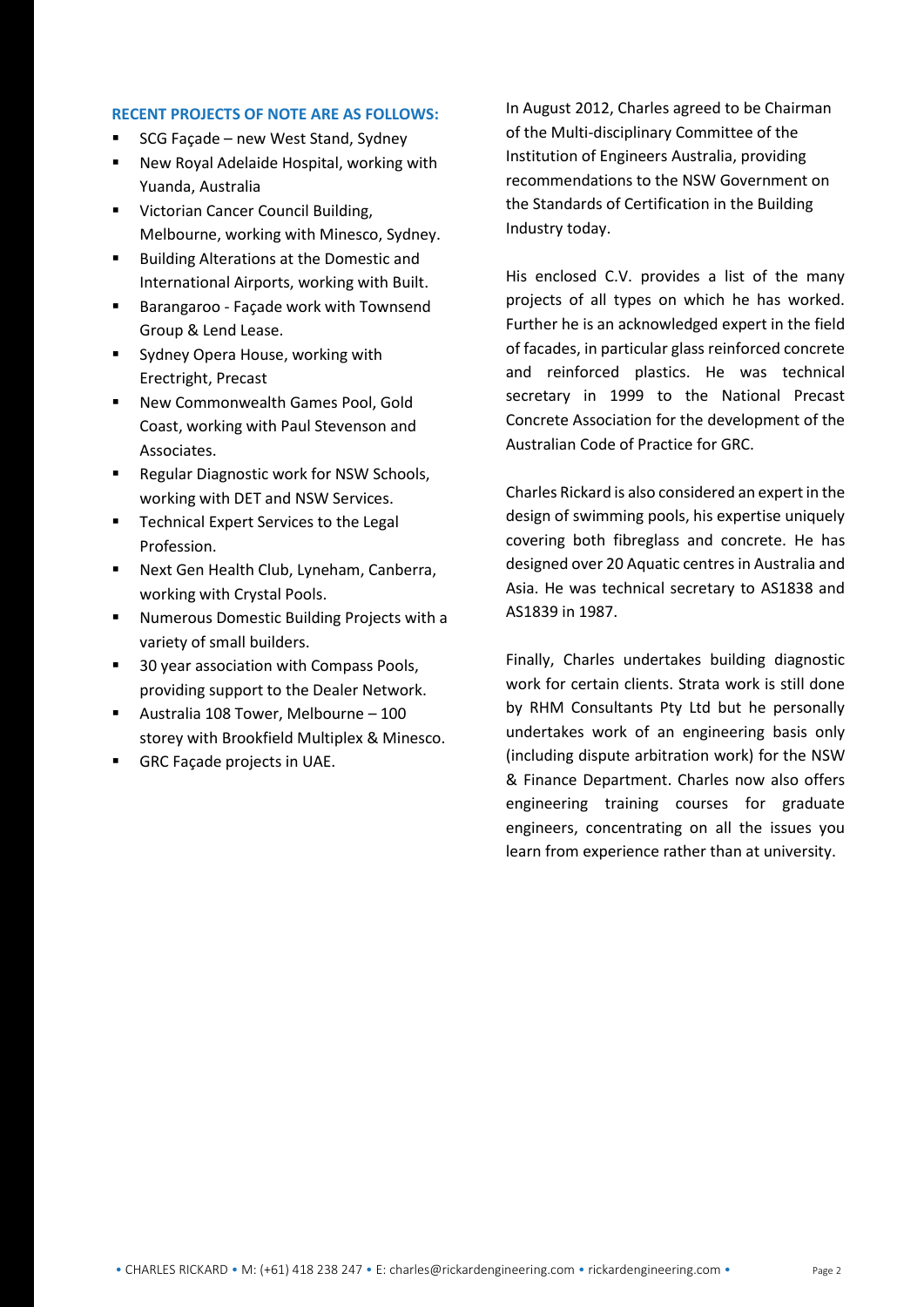# *SENIOR SCHOOL*

Oakham School, Rutland, UK

### *UNIVERSITY*

Surrey University, Guildford, UK: BSc (Hons 2/1) in Civil Engineering and MSc (with Distinction) in Structural Engineering

## *ASSOCIATIONS*

- Fellow of Institution of Engineers Australia
- Member of Institution of Civil Engineers UK
- Fellow of Institution of Structural Engineers UK
- Past Chairman NSW Branch of Institution of Structural Engineers UK
- Registered Engineer (Victoria, New South Wales, Queensland and Europe)
- Member of the Institution of Engineers New Zealand

# *EXPERIENCE*

#### *(January 2007 – Present)*

### **Rickard Engineering - Principal**

(Formerly RH Consulting Engineers) Providing a wide range of engineering consulting services. Jobs have been many and varied;

- Abu Dhabi \$900M residential/retail/hotel. Architect Phillip Cox.
- Sydney International and Domestic Airport Terminal alterations (6 different projects). Mixed.
- Extension of Museum of Contemporary Art, Sydney, Watpac Construction
- Qantas Experience Development in Alexandria.
- Pila Group light poles and sporting net structures.
- GRC cladding ACU Melbourne.
- Star City Casino upgrade for "Yuanda', Australia
- Various car park cladding projects utilising "stressed" perforated steel and aluminium sheeting. Generally for Townsend Group.
- GRC cladding, Flinders Street, Melbourne.
- QE2 Car Park cladding, Perth.
- SCG Façade, working with Townsend Group
- New Royal Adelaide Hospital, working with Yuanda
- Victorian Cancer Council Building, working with Minesco
- Barangaroo, working with Townsend Group
- Sydney Opera House, working with Erectright – Precast Erection
- New Commonwealth Games Pool, Gold Coast, working with Paul Stevenson & Associates
- Regular Diagnostic work for NSW Schools, working with DET and NSW Services
- Technical Expert Services to the Legal Profession
- Australia 108 Tower, Melbourne Façade Design. The Southern Hemispheres Tallest Building.
- Numerous Domestic Building Projects with a variety of small builders
- 4 GRC façade projects: National Bank of Oman, Oman Convention Centre, Burj Vista in Dubai, Neighborhood One Residences in Masdar City.

Design Certification for concrete and fibreglass pools (large and small). Clients see website - rickardengineering.com

The company has been involved in the following large Olympic Class Swimming Centres:

- Colmslie Aquatic Centre, Brisbane
- New Commonwealth Pool, Brisbane (Design Audit)
- **Bexley Pool (Design Audit)**
- Trinity School (Design Audit)
- Next Generation Club, Canberra

He has assisted the Department of Commerce with many schools where foundation movement has occurred, deriving imaginative cost efficient solutions avoiding conventional underpinning. He has also assisted the Office of Fair Trading on a number of projects, developing pragmatic solutions for insurance cases where the conventional solution would be far more expensive.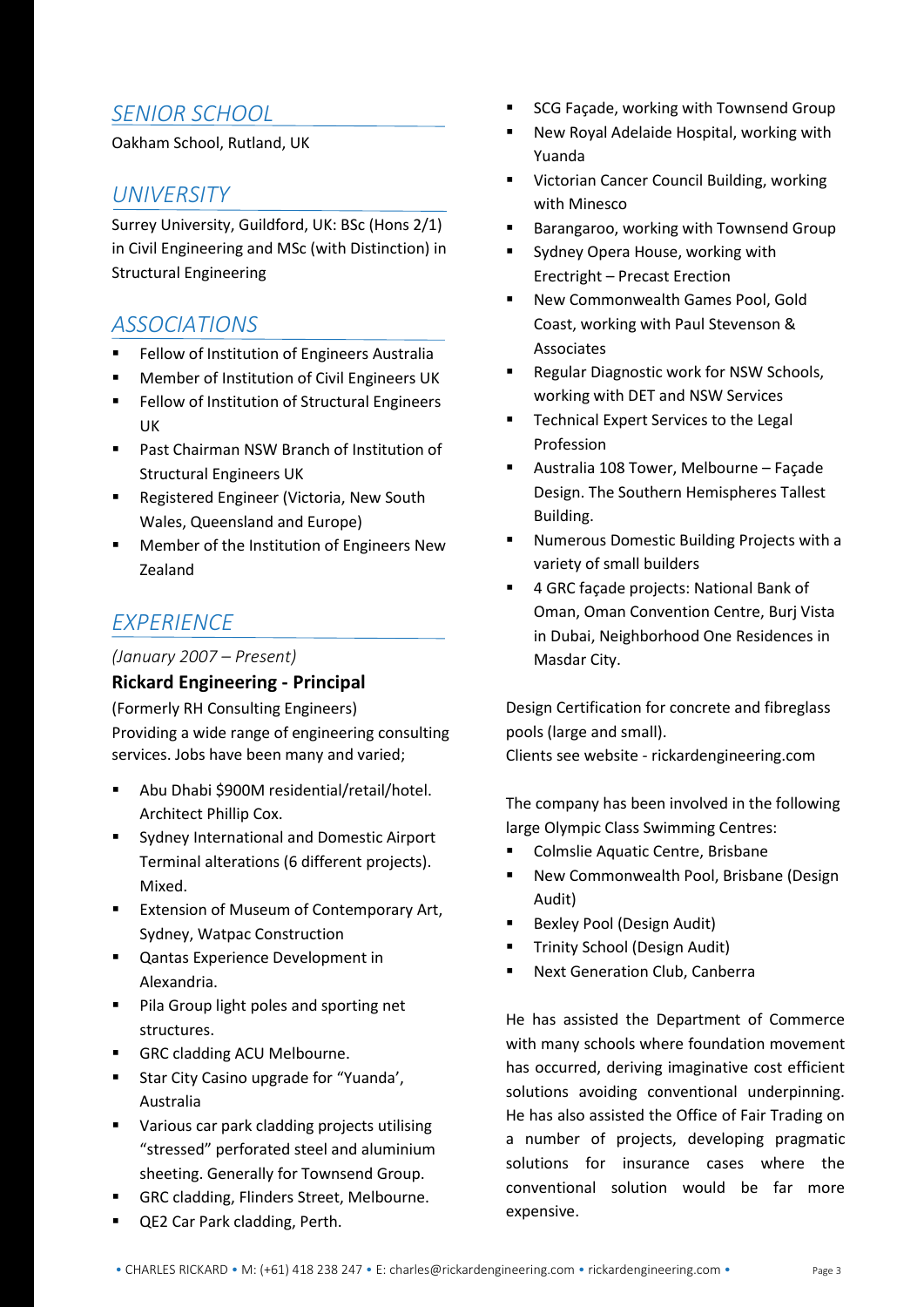#### *(1984 – 2006)*

#### **Rickard & Partners - Director**

(Aka Rickard Hails Moretti Pty Ltd)

Responsible for the overall operation of the Company. Over twenty two years he was involved in many projects in all areas of Civil, Structural and Diagnostic Engineering.

#### **WATER RETAINING STRUCTURES**

Since 1984, the company was responsible for the design of hundreds of domestic concrete and fibreglass pools. In addition, it was involved in a large number of Olympic Class Swimming Centres including:

- Bomaderry Pool, NSW
- Forbes Pool, NSW
- Tamworth Pool, NSW
- Port Stephens Pool, NSW
- Fingal Bay Caravan Park Tingha Pool, NSW
- Bradbury Swimming Pool, NSW
- Catholic School, Forbes, NSW
- Enfield Council, Enfield, NSW
- Dubbo RSL Club, Dubbo, NSW
- Mt Annan, NSW
- Macquarie Fields, NSW
- Eagle Vale, NSW
- Tingha Pool, NSW
- Castle Hill RSL, NSW
- Steve's Swimming Centre, Campbelltown, NSW
- Dubbo Aquatic Centre, Dubbo, NSW
- Rhodes Corporate Park, NSW
- Sydney Park, Sydney, NSW
- Healthlands Centre Training Facility, NSW
- Bomaderry Council, Nowra, NSW
- **·** Hilton Hotel, Melbourne, VIC

#### **RETAIL**

- Jay Jays Jeanery, Auburn, NSW
- City Golf, Sydney, NSW
- Sydney Central, Sydney, NSW
- Boulevard Hotel, Sydney, NSW
- Maroubra Shopping Centre, NSW

#### **COMMERCIAL**

- Park Avenue, Drummoyne, NSW
- 140 Sussex St, Sydney, NSW
- Balmain Road, Lilyfield, NSW
- Norwest Business Park, Baulkham Hills, NSW
- Bathurst Street, Sydney, NSW

#### **HEALTH**

- Macquarie Hospital, Ryde, NSW
- Dubbo Hospital, Dubbo, NSW
- Canberra Field Hospital, ACT

#### **FACADE**

- Marriott Hotel, San Antonio, USA
- Rialto Hotel, Melbourne, VIC
- Flinders St Station, Melbourne, VIC
- Missenden Rd Medical Centre, Sydney, NSW
- **■** University of NSW, Sydney, NSW
- Quay Grand, Circular Quay, Sydney, NSW
- Conference Centre, Darling Harbour, NSW
- Ceremonial Court Qatar
- Science & Technology Park, Qatar
- Dubai Airport, United Arab Emirates
- Library of South Australia, SA
- Renzo Piano Tower, Sydney, NSW
- Pacific Square, Maroubra, NSW
- 140 Sussex St, Sydney, NSW
- Roy Street, St Kilda, Melbourne, VIC
- Adelaide Taxation Office, SA (Prestressed GRC sunscreens)
- 229 Macquarie St, Sydney, NSW
- Victoria Station, UK

#### **RESIDENTIAL**

- Housing Units, Victoria Road, Bellevue Hill, Sydney, NSW
- Housing Units, Epping Road, Marsfield, NSW
- Luxury Dwelling, Stanton Road, Mosman, NSW
- Luxury Dwelling, James Street, Mosman, NSW
- Luxury Units, Penrith, NSW
- Pacific Square, Maroubra, NSW
- Units, South Dowling, Sydney, NSW
- Units Arncliffe, Sydney, NSW
- Units, Anzac Parade, Sydney, NSW
- Units, Mackay, QLD, NSW

#### **INDUSTRIAL AND CIVIL**

- Nuss Removals, Lane Cove, Sydney, NSW
- Port Botany Container Dept, Port Botany, Sydney, NSW
- Moreton Bay Container Depot, Morton Bay, Brisbane, QLD
- Davis Gelatine Australia, Beaudesert, QLD
- Grace Chemical, Melbourne, VIC
- Tahmoor Colliery, Tahmoor, NSW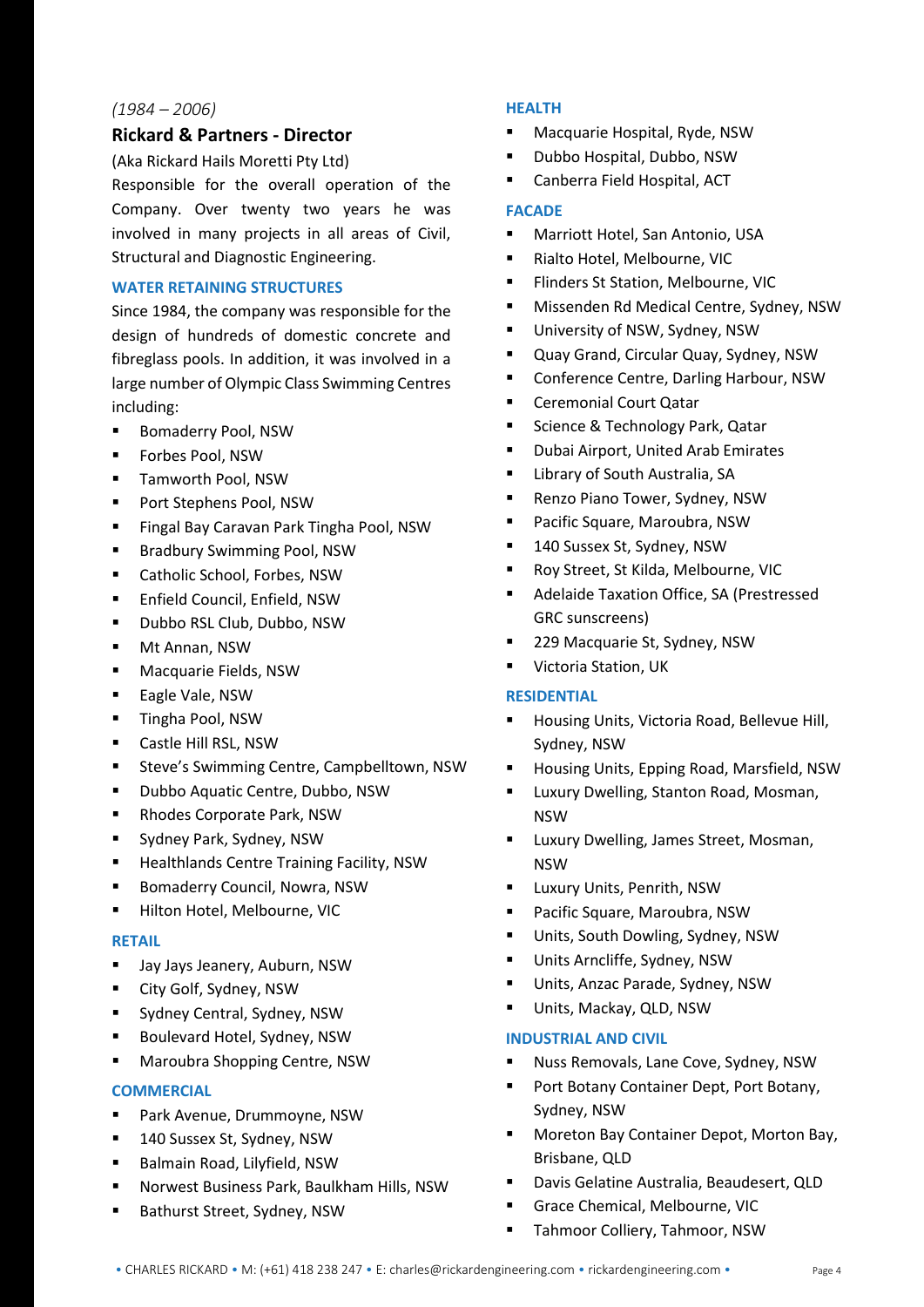- Mercedes Benz, Milperra, NSW
- Various pontoon and jetty designs in Sydney Harbour, NSW
- Herbert Street Industrial Park, NSW
- Buffalo Road Industrial Park, NSW

#### **SPECIAL STRUCTURES**

- 'Big Things' Goulburn, Taree, Ballina, NSW, Tourist Developments, NSW
- Tangara Train, State Rail Authority, NSW
- Sydney Sewer Outfalls, Malabar, NSW
- Merlion 37M High Tower, Singapore
- OBS Indiana Phase 2, Singapore
- Maplewood Condominium, Singapore
- Millennium Dome, Body Zone, UK
- Victoria Station, London, UK

#### *(1980 – 1984)*

#### **White Young Consulting Engineers, UK**

*(Senior Engineer promoted to Associate)* Responsible for design, drafting and client liaison with a total department of 18 engineers and technical staff, with projects to the value of AUD \$130 million dollars. Projects include the following:-

#### **RETAIL**

Basildon Town Centre Development, UK

#### **COMMERCIAL**

2 x 40 storey towers Cairo, Egypt

#### **RESIDENTIAL**

Sheraton Emir Palace

#### **HOTEL**

Doha, Qatar, United Arab Emirates

#### **SPECIAL STRUCTURES**

Old Town Hall, Christchurch, England

#### **INDUSTRIAL**

British Petroleum Chemical Warehouse, Scotland.

#### *(1979 – 1980)*

**Alan Baxter & Associates, UK** 

*(Engineer)*

#### **RESIDENTIAL**

Crown Reach, Millbank, London and Housing Association, London

#### (*1975 – 1979)*

#### **Taylor Woodrow Construction LTD, UK**

*(Assistant Junior Engineer promoted to Section Engineer)*

Initially in the design office and subsequently on-site supervising a team of 5 engineers and draftsmen and organising labourers and work load of site operatives on a day to day basis. Also handled the foreman's responsibilities for 7 months at Bury Interchange, Lancashire. Also worked on the following projects:-

- Dubai Drydock Complex, Dubai, UAE
- Bering Sea, Alaska
- Douglas Roll on Roll off Ferry Isle of Man, UK